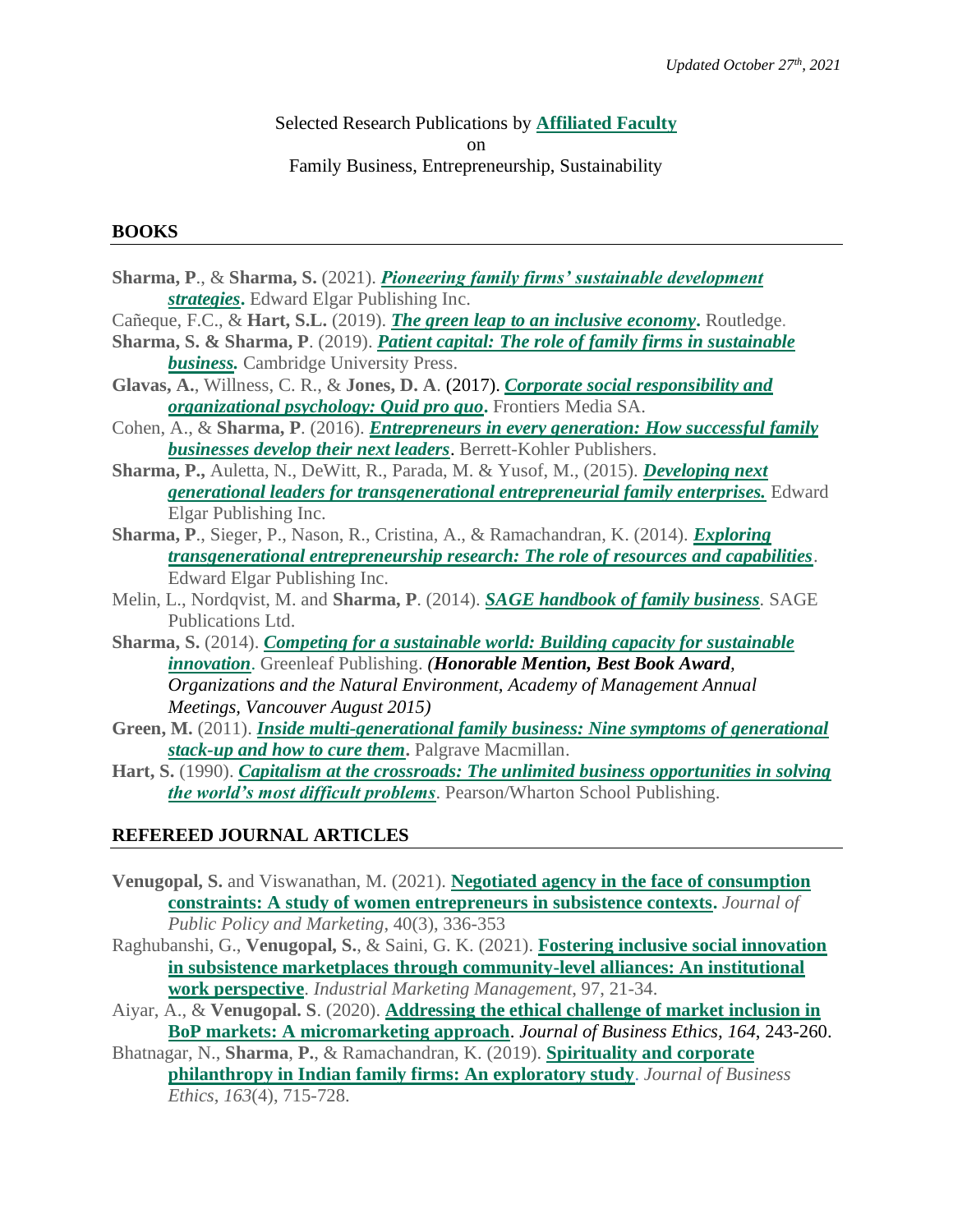- Bloemen-Bekx, WMJM, Van Gils, A., Lambrechts, F., & **Sharma, P.** (2019). **[Nurturing](https://www.sciencedirect.com/science/article/pii/S1877858517302693?via%3Dihub)  [offspring's affective commitment through family governance mechanisms.](https://www.sciencedirect.com/science/article/pii/S1877858517302693?via%3Dihub)** *Journal of Family Business Strategy.* https://doi.org/10.1016/j.jfbs.2019.100309.
- Garcia, P. R. J. M., **Sharma, P.**, De Massis, A., Wright, M., & Scholes, L. (2019). **[Perceived](https://journals.sagepub.com/doi/10.1177/1042258718796087)  [parental behaviors and next-Generation engagement in family firms: A social](https://journals.sagepub.com/doi/10.1177/1042258718796087)  [cognitive perspective](https://journals.sagepub.com/doi/10.1177/1042258718796087)**. *Entrepreneurship Theory and Practice*, *43*(2), 224–243.
- Radic, M., & **Glavas, A**. (2019). **[Corporate social responsibility from an organizational and](https://oxfordre.com/psychology/view/10.1093/acrefore/9780190236557.001.0001/acrefore-9780190236557-e-90)  [psychological perspective](https://oxfordre.com/psychology/view/10.1093/acrefore/9780190236557.001.0001/acrefore-9780190236557-e-90)**. *Oxford Research Encyclopedia of Psychology*. https://doi.org/10.1093/acrefore/9780190236557.013.90
- Aguinis, H., & **Glavas, A.** (2019). **[On corporate social responsibility, sensemaking, and the](https://journals.sagepub.com/doi/full/10.1177/0149206317691575)  [search for meaningfulness through work](https://journals.sagepub.com/doi/full/10.1177/0149206317691575)**. *Journal of Management, 45,* 1057-1086.
- **Sharma, S.** (2019). **[From environmental strategy to environmental impact](https://journals.aom.org/doi/10.5465/amd.2019.0274)**. *Academy of Management Discoveries.* https://doi.org/10.5465/amd.2019.0274
- **Venugopal, S.**, & Viswanathan, M. (2019). **[Implementation of social innovations in](https://onlinelibrary.wiley.com/doi/abs/10.1111/jpim.12508)  [subsistence Marketplaces: A facilitated institutional change process model](https://onlinelibrary.wiley.com/doi/abs/10.1111/jpim.12508)**. *Journal of Product Innovation Management*, *36*(6), 800-823.
- **Venugopal, S**., Gau, R., Appau, S., Sample, K., & Pereira, R. (2018). **[Adapting traditional](https://www.sciencedirect.com/science/article/abs/pii/S0148296318306337)  [livelihood practices in the face of environmental disruptions in subsistence](https://www.sciencedirect.com/science/article/abs/pii/S0148296318306337)  [communities](https://www.sciencedirect.com/science/article/abs/pii/S0148296318306337)**. *Journal of Business Research*,*100*, 400-409.
- Barbera, F., Stamm, I., & **DeWitt, R.-L.** (2018). **[The development of an entrepreneurial](https://journals.sagepub.com/doi/10.1177/0894486518780795)  [legacy: Exploring the role of anticipated futures in transgenerational](https://journals.sagepub.com/doi/10.1177/0894486518780795)**
- **[entrepreneurship](https://journals.sagepub.com/doi/10.1177/0894486518780795)**. *Family Business Review*, 31(3): 352-378. *Best Paper Award winner* Chiang, K., **DeWitt, R.-L.**, Folkman, D., & Jiao, L. (2018). **[REIT governance, entrepreneurial](https://www.researchgate.net/publication/328393251_REIT_governance_entrepreneurial_control_and_corporate_value)  [control, and corporate value](https://www.researchgate.net/publication/328393251_REIT_governance_entrepreneurial_control_and_corporate_value)**. *Journal of Real Estate Research, 40*(2), 241-265.
- **Glavas, A.**, & Aguinis, H. (2017). **[On corporate social responsibility, sensemaking, and the](https://journals.sagepub.com/doi/10.1177/0149206317691575)  [search for meaningfulness at work](https://journals.sagepub.com/doi/10.1177/0149206317691575)**. *Journal of Management, 45*(3), 1057-1086
- Godinho, V., **Venugopal, S.**, Russell, R., & Singh, S. (2017). **[When exchange logics collide:](https://journals.sagepub.com/doi/abs/10.1177/0276146717696893)  [Insights from remote indigenous Australia](https://journals.sagepub.com/doi/abs/10.1177/0276146717696893)**. *Journal of Macromarketing*, *37*(2), 153- 166.
- **Venugopal, S.**, & Viswanathan, M. (2017). **[Poverty and the subsistence marketplaces](https://journals.sagepub.com/doi/10.1177/1470593117704282)  [approach: Implications for marketing theory](https://journals.sagepub.com/doi/10.1177/1470593117704282)**. *Marketing Theory*, *17*(3), 341-356.
- **Glavas, A.** (2016). **[Corporate social responsibility and employee engagement: Enabling](https://www.frontiersin.org/articles/10.3389/fpsyg.2016.00796/full)  [employees to employ more of their whole selves at work](https://www.frontiersin.org/articles/10.3389/fpsyg.2016.00796/full)**. *Frontiers in Psycholog*y, *7*(796), 1-10.
- **Sharma, S.** and **Hart, S.L.** 2014. **[Beyond "saddlebag" sustainability for business](https://journals.sagepub.com/doi/full/10.1177/1086026614520713)  [education](https://journals.sagepub.com/doi/full/10.1177/1086026614520713)**. *Organization and Environment, 27*(1), 10-15*.*
- **Hart, S.**, **Sharma, S.**, & Halme, M. (2016). **[Poverty, business strategy and sustainable](https://journals.sagepub.com/doi/10.1177/1086026616677170)  [development](https://journals.sagepub.com/doi/10.1177/1086026616677170)**. *Organization and Environment, 29*(4), 401- 415.
- Aguinis, H., & **Glavas, A.** (2012). **[What we know and don't know about corporate social](https://journals.sagepub.com/doi/full/10.1177/0149206311436079)  [responsibility: A review and research agenda](https://journals.sagepub.com/doi/full/10.1177/0149206311436079)**. *Journal of Management*, *38*, 932-968.
- **Sharma, P.,** & Irving, G. (2005). **[Four bases of family business successor commitment:](https://journals.sagepub.com/doi/10.1111/j.1540-6520.2005.00067.x)  [Antecedents and consequences.](https://journals.sagepub.com/doi/10.1111/j.1540-6520.2005.00067.x)** *Entrepreneurship Theory & Practice,* 29(1): 13-33.
- **Hart, S.L.** & **Sharma, S.** 2004. **[Engaging fringe stakeholders for competitive imagination](https://www.jstor.org/stable/pdf/4166031.pdf)**. *Academy of Management Executive*, *18*(1), 7-18.
- Chua, J.H., Chrisman, J.J. & **Sharma, P**. (1999). **[Defining the family business by behavior](https://journals.sagepub.com/doi/10.1177/104225879902300402)**. *Entrepreneurship Theory & Practice,* 23(4): 19-39.